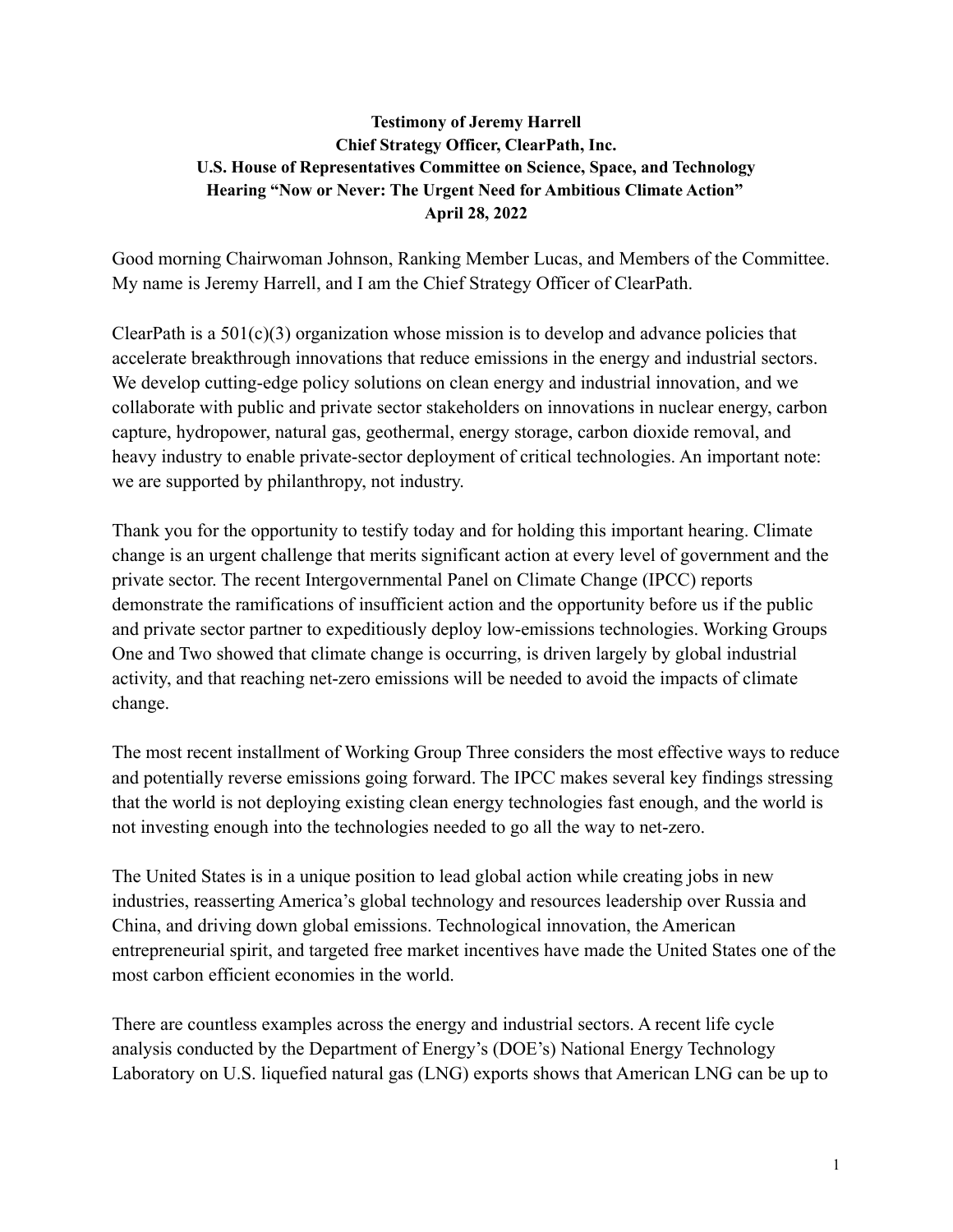30% cleaner than Russian natural gas.<sup>1</sup> While Chinese steel is the third dirtiest in the world, American steel is among the cleanest in the world, with the second lowest CO2-intensity of any country. <sup>2</sup> Emissions from mining support services in China, including many minerals required for deploying clean energy at scale, are over 5 times higher than if those activities were conducted in the United States.<sup>3</sup>

The ongoing aggression by Russia underscores the need for the United States to both be energy secure and provide our allies access to technologies and resources they need to reduce their reliance on adversarial nations while reducing emissions. For example, nearly 50 countries have markets for advanced nuclear power, a potential ~\$360 billion per year market opportunity,<sup>4</sup> but Russia currently accounts for about two-thirds of reactor exports worldwide.<sup>5</sup> It is essential that the array of innovative new American nuclear technologies nearing commercialization accelerate towards the global market. The United States can also be a highly competitive exporter of clean hydrogen to meet supply gaps in both the European Union and Japan. The U.S. has both a cost and energy security advantage relative to our Russian, Middle Eastern, and Australian competitors when exporting hydrogen produced from natural gas with a high rate of carbon capture. This is due to abundant U.S. gas supplies and current policy, like the 45Q carbon capture utilization and storage (CCUS) tax credit, which has no international equivalent.<sup>6</sup>

The House Science, Space, and Technology Committee is uniquely positioned to drive new clean energy technology forward through investments in American ingenuity and research. I would like to highlight past strategies that have worked and the immediate steps that must be taken to both innovate and deploy at scale.

Most recently, your landmark bipartisan Energy Act of 2020 laid the blueprint for essential demonstration programs in a number of the areas highlighted by the International Energy Agency (IEA), the IPCC, and most other global energy and climate experts. This Committee continues to be critically important in developing policies that support new clean energy technologies to reduce emissions and grow the economy.

With this in mind, I will discuss four key priorities this Committee should keep in mind as it continues to lead on clean energy innovation:

● **The continued importance of innovation to reduce emissions:** The IPCC analysis conducted a decade ago found that extremely high levels of temperature rise could be possible by 2100. That is no longer the likely future, thanks to innovation in cleaner

<sup>1</sup> https://www.energy.gov/sites/prod/files/2019/09/f66/2019%20NETL%20LCA-GHG%20Report.pdf

<sup>2</sup> https://www.globalefficiencyintel.com/steel-climate-impact-international-benchmarking-energy-co2-intensities

<sup>&</sup>lt;sup>3</sup> https://www.iea.org/reports/the-role-of-critical-minerals-in-clean-energy-transitions/executive-summary

<sup>4</sup> https://www.thirdway.org/memo/2021-update-map-of-the-global-market-for-advanced-nuclear

<sup>5</sup> https://www.csis.org/analysis/changing-geopolitics-nuclear-energy-look-united-states-russia-and-china

<sup>6</sup> https://static.clearpath.org/2021/10/american-clean-hydrogen-1.pdf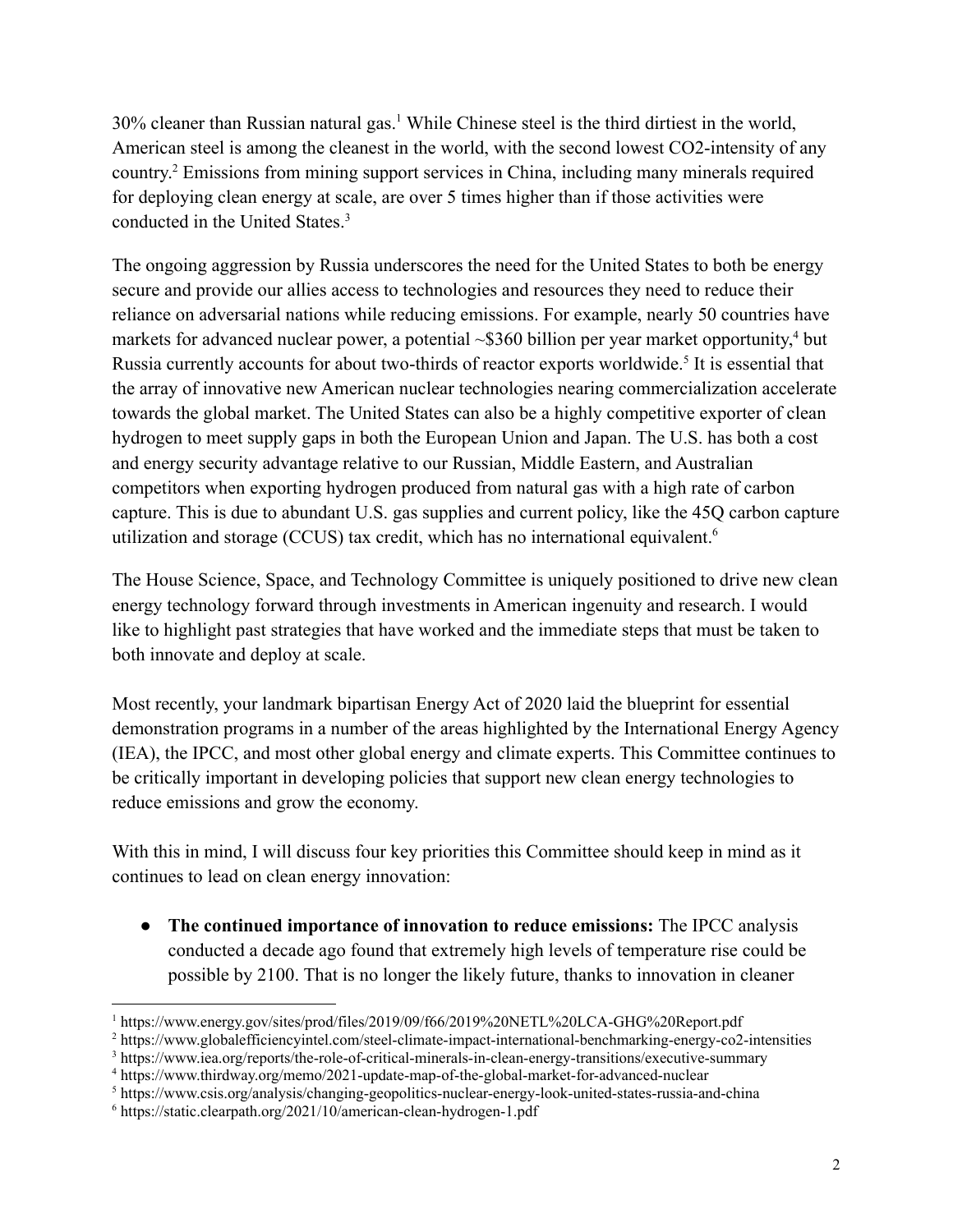technologies. A focus on innovation-based policy makes clean energy more affordable and abundant. This increases economic growth, enhances American competitiveness, and is the best way for the United States to impact global emissions.

- **The significance of implementing the bipartisan Energy Act of 2020 to commercialize key technologies:** At the end of 2020, the House Science, Space, and Technology Committee collaborated with the House Energy and Commerce Committee and the Senate Energy and Natural Resources Committee to produce an end-of-Congress bipartisan package, including the Energy Act of 2020, that was the single largest clean energy and emissions reduction bill in over a decade. The legislation modernized energy research and development programs for the first time in 13 years and authorized numerous demonstration programs. Implementing those moonshot technology demonstrations is a critical task for further advancing energy innovation.
- **● The desperate need to modernize permitting:** Unnecessary regulatory hurdles that slow down the deployment of innovative technology and necessary infrastructure, including the critical mineral supply chain, threaten the United States' ability to significantly reduce our emissions and provide low-cost options to the rest of the world on an ambitious timescale. Right now, we can only build new clean energy and reduce CO2 emissions as fast as we can permit new projects. The mission ought to be "build cleaner faster," not "duplicate and litigate."
- **● Difficult-to-decarbonize sectors, especially in the industrial sector, merit increased attention:** Several areas highlighted by the IPCC for further investment are not fully covered by the existing Energy Act demonstration programs. Areas that likely need additional authorization support include steel, cement, and chemicals; carbon dioxide removal technologies; and clean drop-in fuels such as hydrogen. This Committee wisely has taken bipartisan action on steel via the bipartisan Steel Upgrading Partnerships and Emissions Reduction (SUPER) Act. The steel sector is an area where the U.S. is particularly well-positioned given that American steel is among the world's cleanest. Similar effort in other key industrial areas is also important.

#### **The Role of Innovation in Reducing Emissions**

Past investments in innovation, often led by this Committee, have paid off. Solar, wind, natural gas, and battery costs have fallen precipitously over the last decade. These technologies each contribute to reducing emissions, and none of them would be as cost-effective today if it were not for investments made by the United States over the last 50 years.

Take solar for example. In 2011, the U.S. The Department of Energy (DOE) launched the SunShot Initiative in partnership with industry and think tanks with the goal of reducing the costs of solar energy by 75 percent, allowing solar to compete at large scale with other forms of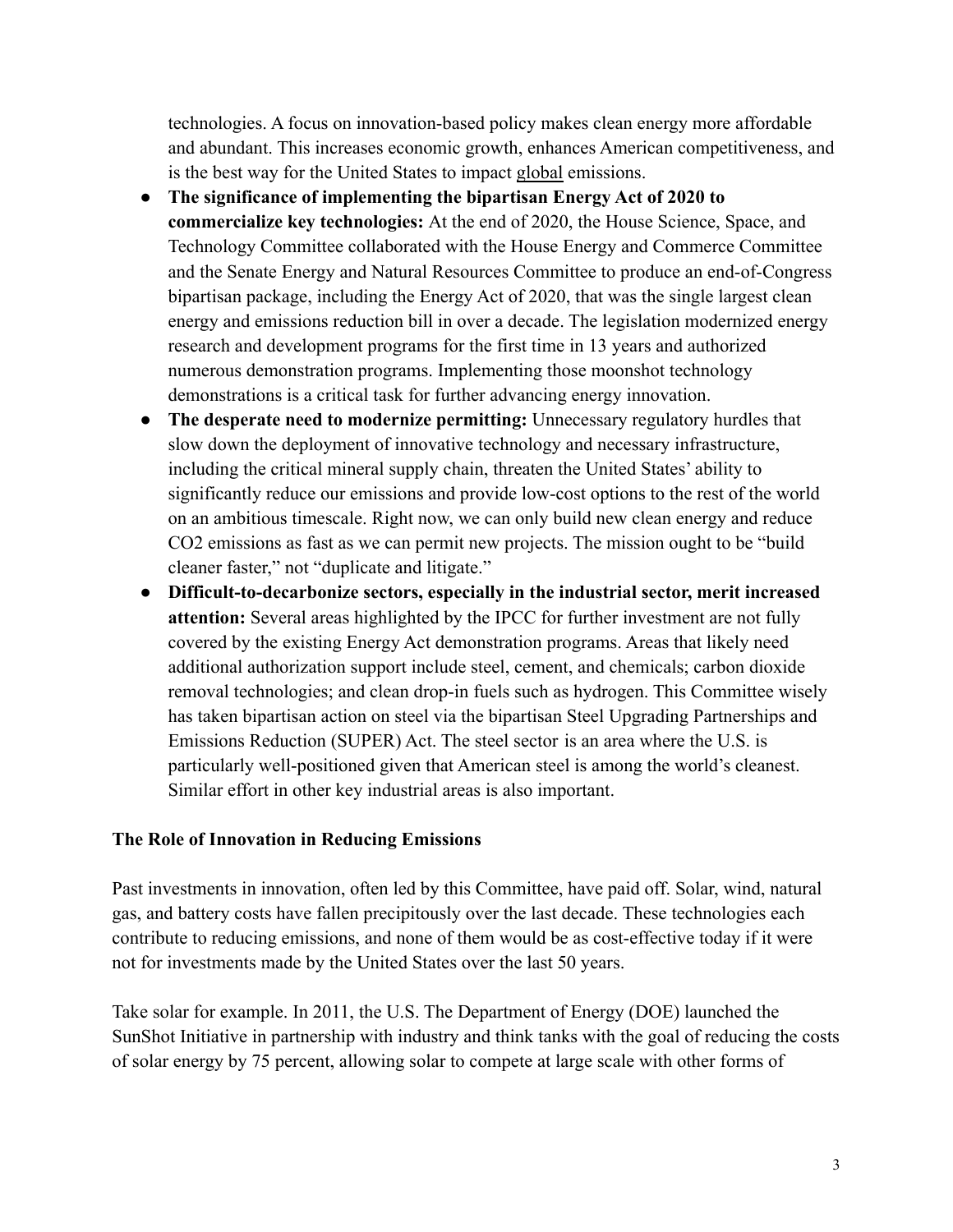energy.<sup>7</sup> The program was funded to support the development, commercialization, and manufacturing of advanced solar energy technologies. It was a smashing success: the cost of utility-scale solar was down from \$0.28 per kilowatt-hour in 2010 to \$0.06 per kilowatt-hour in 2017, achieving the 2020 SunShot goal three years ahead of schedule.<sup>8</sup> Global solar demand has skyrocketed in part due to efforts like SunShot that reduced the cost of wide deployment.

And with the ongoing crisis in Ukraine, it goes without saying how important clean American natural gas is today, both domestically and to our allies around the world. There is no better example of how the public and private sectors can work together on clean energy innovation than the shale gas boom in America.

In the 1980s, Texas entrepreneur George Mitchell figured out how to break up shale rocks to release the natural gas stuck inside. This process, called hydraulic fracturing, initially got off the ground with support from DOE, which cost-shared R&D and demonstrations in the 1970s and 1990s, as well as tax credits from the 1980s to early 2000s.

These DOE projects included demos of hydraulic fracturing, horizontal drilling, 3-D seismic imaging, diamond headed drill-bits, and, ultimately, combined-cycle natural gas turbines. These now produce 24/7 reliable power that was more affordable than anything else on the U.S. grid over the past decade. Both this early stage investment, and the production tax credit, together more than \$10B, expired as the technology matured.

Now we have a \$100 billion annual shale gas market in America — not a bad return on investment. Continued investment in innovative technologies like carbon capture will further reduce the emissions profile of American-produced natural gas. Several companies are aggressively pursuing these technologies and 45Q will play an important role in meeting the innovation needs. Given the projected increase in global demand for natural gas, American-produced natural gas will be important to both facilitating lower emissions and improving global energy security.

Natural gas, solar, wind, and energy efficiency technologies have led to a 40 percent reduction in power sector emissions in the U.S. in the last 15 years, while GDP has grown more than 60 percent.<sup>9</sup> This demonstrates the value of innovation for both the environment and the economy. But, more innovation is needed**.** While the costs of mitigation have come down in the previously mentioned areas, many of the technological solutions we need by 2050 are still too expensive to be commercially cost-effective in the near term. This is a clear place where government investment is warranted, and U.S. firms are well-positioned to lead.

<sup>7</sup> https://www.energy.gov/eere/solar/sunshot-initiative

<sup>8</sup>https://www.energy.gov/articles/energy-department-announces-achievement-sunshot-goal-new-focus-solar-energy-o ffice

<sup>9</sup> https://www.csis.org/analysis/next-decade-us-power-sector-decarbonization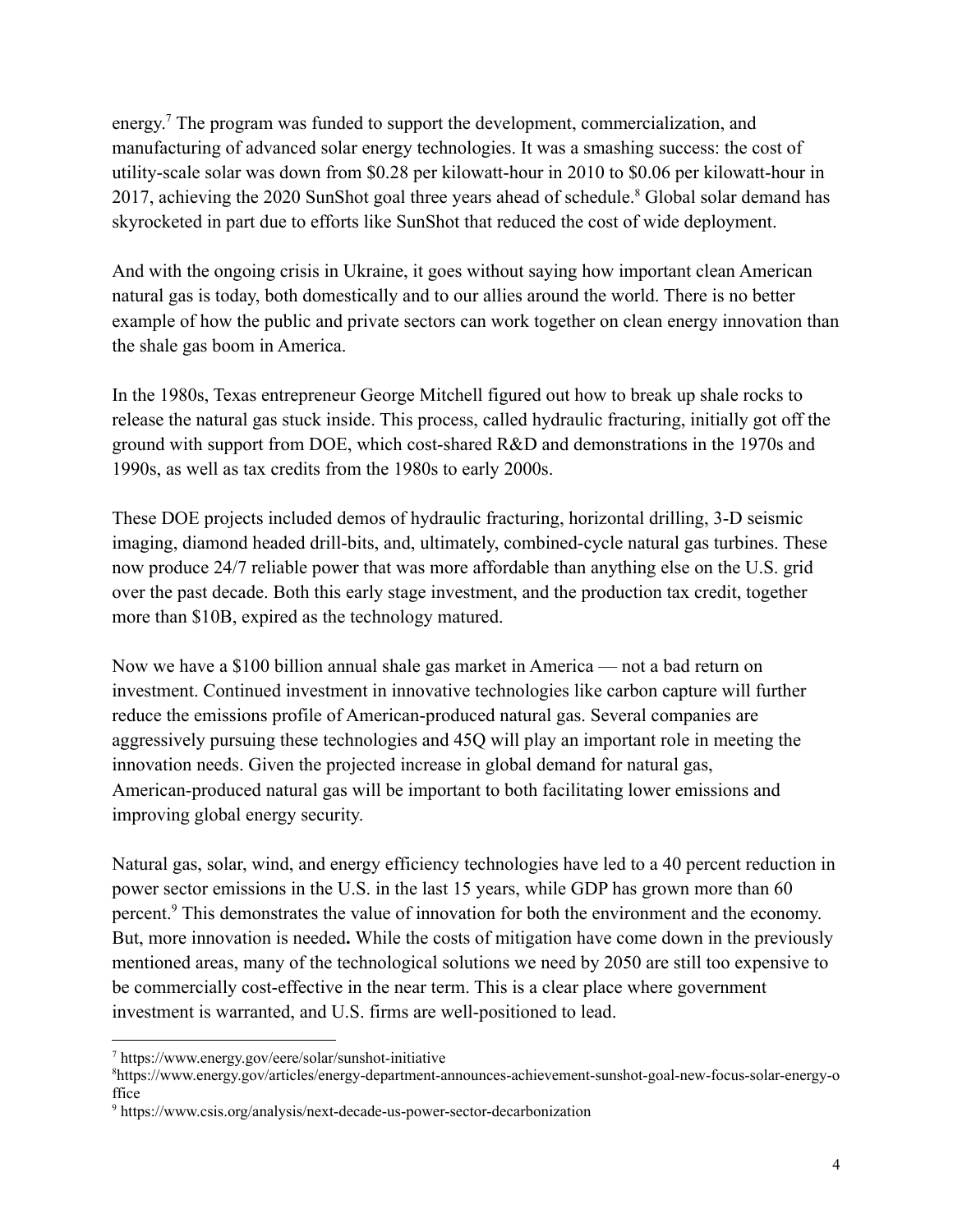The good news is that we know where to focus our efforts going forward. The report highlights several technology gaps for further innovation support that the United States is uniquely positioned to help solve. These gaps include methods for reducing emissions from heavy industry, carbon capture and carbon dioxide removal technologies, and clean hydrogen applications.

New frontiers in energy innovation are quickly emerging. One crucial technology area is clean hydrogen. Under the right circumstances, clean hydrogen produced from renewables, nuclear, or fossil energy with CCS can play a key role in reducing emissions in the industrial, transportation, and power sectors. The IPCC agrees, with the primary low carbon scenarios all including a significant energy-sector role for H2. Between the \$8 billion in funding for clean hydrogen hubs provided to the DOE in the Infrastructure Investment and Jobs Act (IIJA), the 45Q tax credit, and the need for balancing excess renewable power, a number of new clean hydrogen production facilities are being established. Investments today will present immense domestic and international opportunities.

And the actions we take over the next decade are essential to quickly deploying those technologies in a cost-effective way. Every scenario that successfully reaches net-zero on a timeline sufficient to avoid significant impacts requires accelerated clean energy deployment through 2070. It is crucial to simultaneously deploy cost-effective solutions today while supporting R&D for the technologies needed tomorrow. Additionally, obstacles must be removed to allow clean energy projects to be permitted faster.

Accelerating these technologies will require robust public-private financing efforts. The last year has been an exciting time for clean energy startups and technological innovation — at least here in the U.S. BloombergNEF estimates that venture capital and private equity invested more than \$53 billion in climate-related technologies.<sup>10</sup> Corporate net-zero commitments were followed by more than \$23 billion in corporate venture funds invested in businesses in the climate-technology sector. Deals were cut, MOUs were signed, and project partnerships were solidified that lay the foundation for an array of first-of-kind technology deployments eyeing mid-2020 operations. That's all positive development, but it still is too low for the scale required to achieve deep emissions reductions by mid-century.

The question is how to drive down the cost of lower-emissions technology in a way that can help stimulate institutional and private capital in industrialized and nonindustrialized countries and to build those technologies at the pace required to meet the challenge. If these new technologies are developed, produced and commercialized here in the United States, our workforce will greatly benefit and American-made technology will help decarbonize those developing nations.

<sup>10</sup> https://about.bnef.com/blog/venture-capital-pe-invest-53-7-billion-in-climate-tech/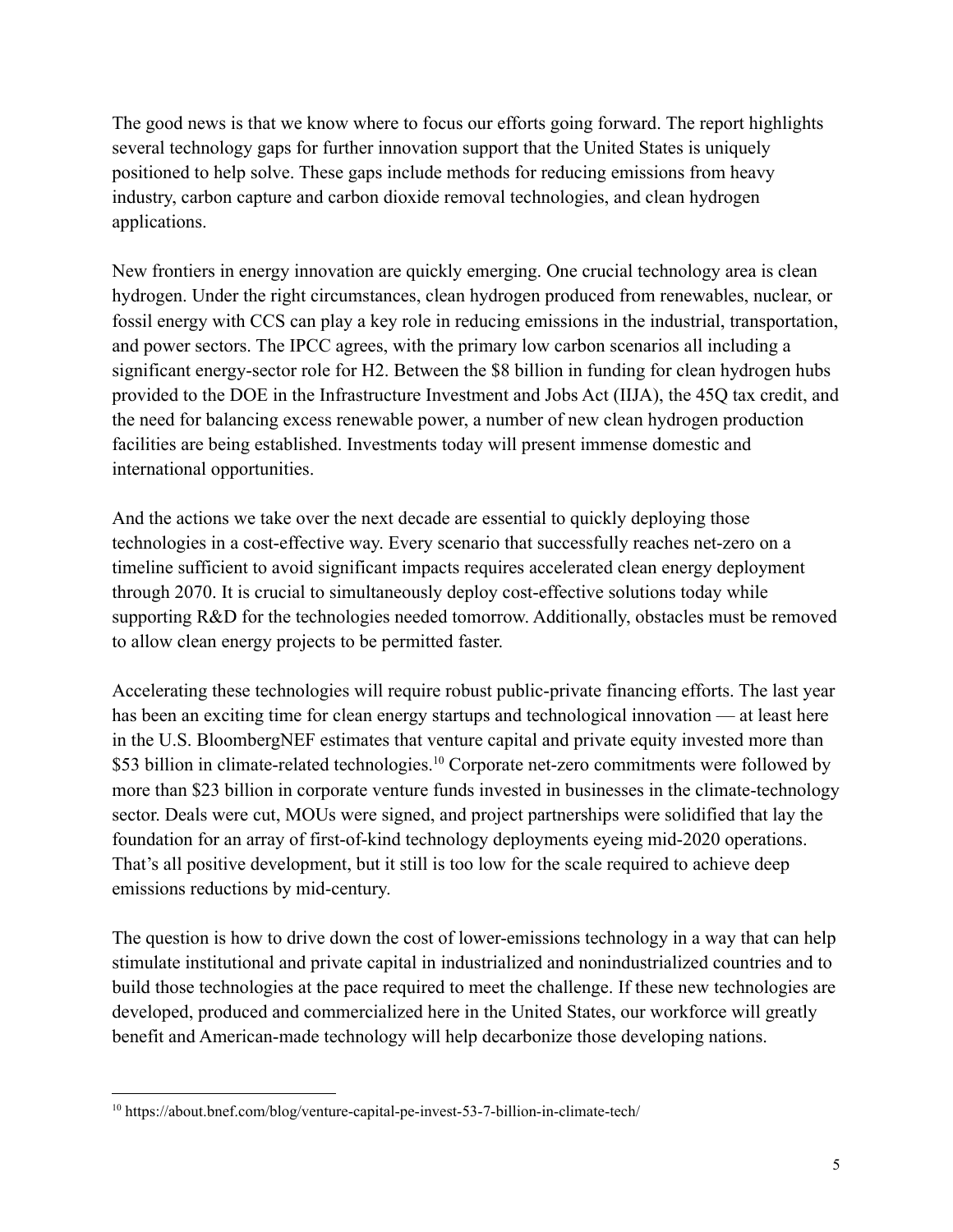## **Implementing the Energy Act of 2020**

As you know, one of the biggest advancements in clean energy and climate policy in over a decade is the monumental Energy Act of 2020. Thanks to the leadership of Chairwoman Eddie Bernice Johnson (D-TX), Ranking Member Frank Lucas (R-OK), and other advocates on this Committee, the United States has a wholly bipartisan, clean energy innovation roadmap that helps accelerate technology breakthroughs needed to meet emissions reduction goals.

The Energy Act modernized and refocused DOE's research and development programs on the most pressing technology challenges — scaling up clean energy technologies like advanced nuclear, long-duration energy storage, carbon capture, and enhanced geothermal. Crucially, across all these technologies, DOE is now empowered to launch the most aggressive commercial scale technology demonstration program in U.S. history. The bill sets up a moonshot of more than 20 full commercial scale demos by the mid-2020s.

While you all know this bill well, I wanted to highlight five big successes from the Energy Act of 2020 that were led by Science Space & Technology Committee members.

First, the Energy Act repurposed the DOE Office of Fossil Energy to focus on carbon capture, utilization and storage technologies, and it authorized a comprehensive carbon capture R&D program, including six, large, first-of-a-kind demonstrations for natural gas, coal, and industrial facilities. In addition, it starts serious research and demonstration on carbon removal technologies via creative X-prizes on removing carbon dioxide from the atmosphere. Specifically, it included the following two bills:

- The **Launching Energy Advancement and Development through Innovations in Natural Gas (LEADING) Act)** directing DOE to conduct critical carbon capture research and development for natural gas power plant applications; and the
- The part of the **Fossil Energy Research and Development Act** provides DOE with new resources and tools to develop clean technologies, including reducing emissions from both coal and natural gas power plants, industrial processes, and direct air capture.

These policies, combined with the recent enhancements to the 45Q carbon capture utilization and storage credit, have furthered United States global leadership in the development of CCUS and driven dramatic project growth. 2021 was the largest single-year increase in the global pipeline, and the United States led the way with nearly half of the more than 70 new project announcements.<sup>11</sup>

<sup>11</sup> https://www.globalccsinstitute.com/resources/global-status-report/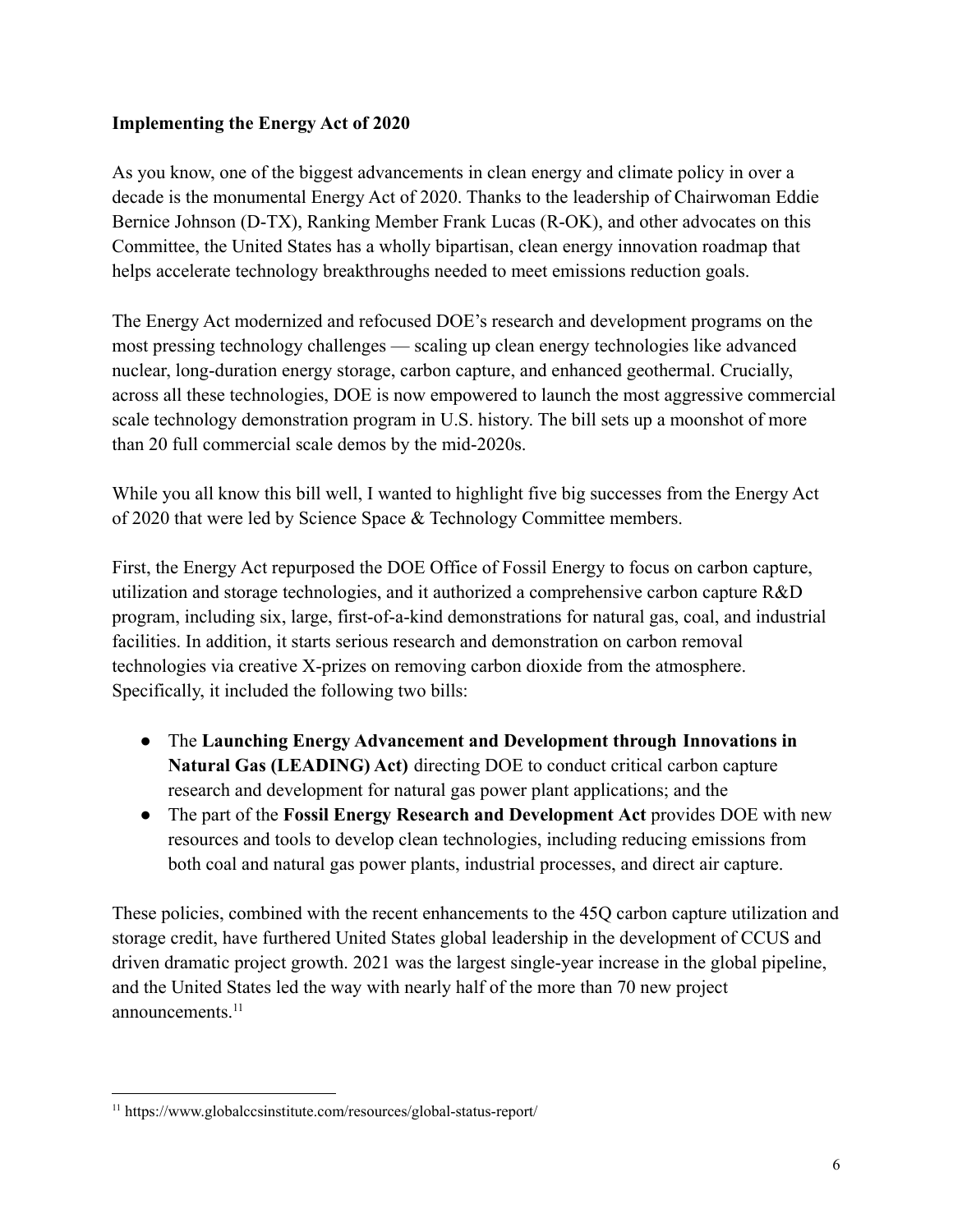Second, it aims to reinvigorate advanced nuclear energy by formally authorizing the moonshot Advanced Reactor Demonstration Program (ARDP) and part of the Nuclear Energy Leadership Act (NELA). Moreover, advanced nuclear reactors cannot run without advanced fuel – which is why the Energy Act also creates a temporary program to develop a domestic supply chain to produce High-Assay Low-Enriched Uranium (HALEU), which is required by most advanced reactors under development today but is only commercially available from Russia, an option which is no longer tenable.

These policies were particularly important given that there are several new American nuclear energy technologies approaching commercialization that are smaller, pair flexibly with renewable energy, and are walk-away safe. Nearly 10 new advanced reactor licenses, from American entrepreneurs like Oklo, X-energy, TerraPower, Ultra Safe Nuclear Corporation, General Electric Hitachi, Kairos Power, and NuScale could come before the Nuclear Regulatory Commission (NRC) by 2025. All these companies are looking at building their reactors domestically over the next decade. Accelerating U.S. fuel security and driving down the cost of key components bolsters their ability to contribute to near-term reduction efforts.

Third, the Energy Act of 2020 establishes a comprehensive grid-scale storage demonstration program, effectively authorizing the Energy Storage Grand Challenge that former Energy Secretary Dan Brouillette launched at DOE and that now Secretary Jennifer Granholm has continued – along with a joint initiative with the Department of Defense (DOD) to develop long-duration storage technologies and a program to provide technical assistance to rural and municipal electric utilities. The bill also authorized the Better Energy Storage Technology (BEST) Act to reorient the federal grid-scale storage research, development, and demonstration program around ambitious technology goals necessary to facilitate important breakthroughs for the grid of the future. Related private sector growth has followed. In 2021, the U.S. built more than 3.5 GW of energy storage, which was more than double the amount installed in 2020.<sup>12</sup> Notably, the Pacific Northwest National Laboratory broke ground on the Grid Storage Launchpad test facility on April 21 in Washington, a state of the art user facility to catalyze new grid-scale storage solutions.<sup>13</sup>

Fourth, it includes significant provisions like the Advanced Geothermal Innovation Leadership (AGILE) Act for advanced always-on renewables like geothermal energy, including programs to demonstrate technologies to enable geothermal anywhere. There are exciting opportunities to transfer technologies from the oil and gas industry and demonstrate the co-production of critical minerals with geothermal energy. Since late 2019, 12 new geothermal power purchase agreements (PPAs) have been signed and companies have nearly 60 active developing projects and prospects across nine U.S. states. Meanwhile, California's recent order for 1,000MW of

<sup>12</sup> https://www.woodmac.com/news/opinion/us-battery-storage-deployment-doubles-in-a-single-year/

<sup>13</sup> https://www.pnnl.gov/events/grid-storage-launchpad-groundbreaking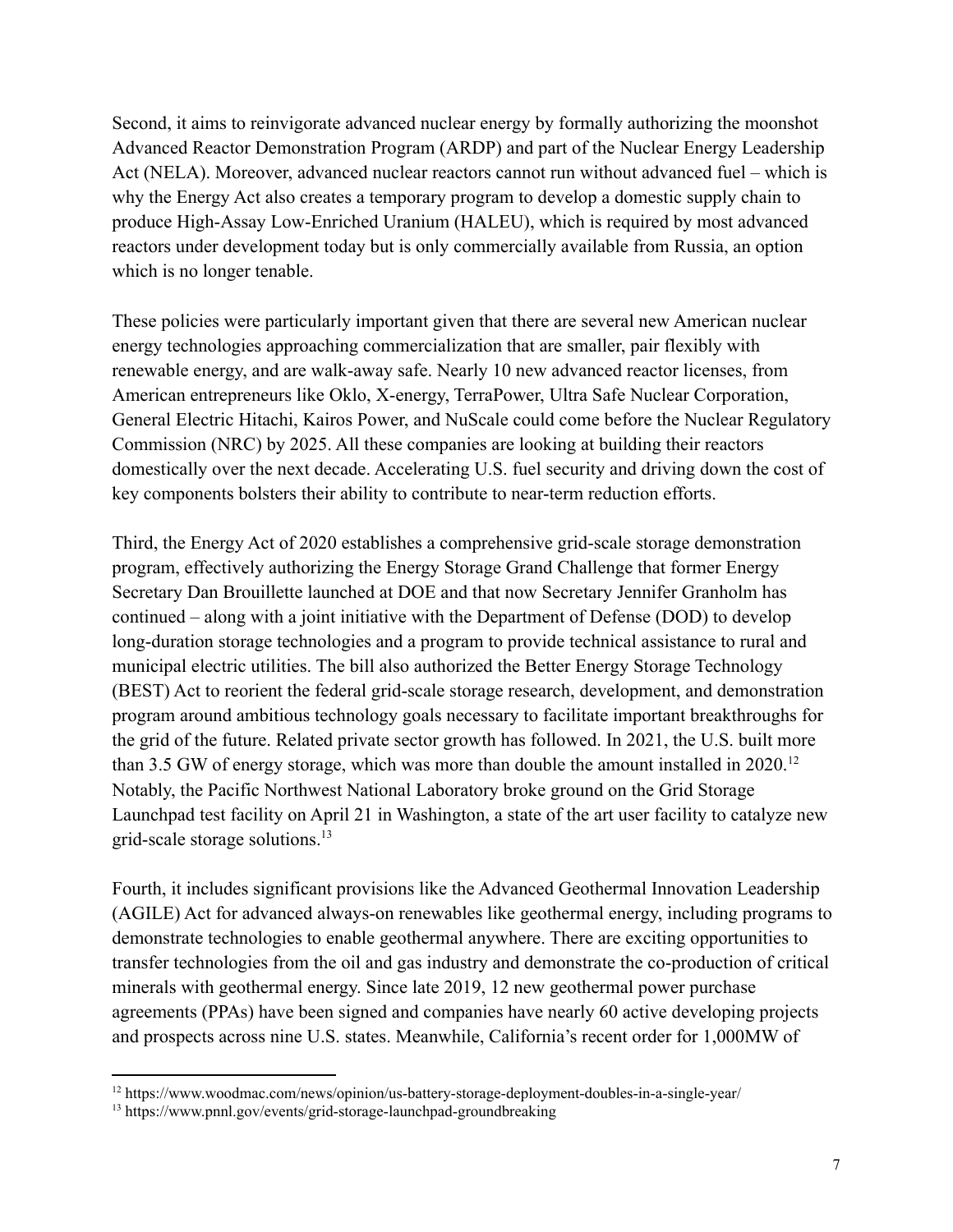geothermal power to enhance grid reliability by 2026 could dramatically increase the scale of geothermal development.<sup>14</sup> It represents a huge opportunity, and we were excited to see the Department launch the new cutting-edge technology demonstration program authorized by this Committee's good work just last week.

Fifth, the bill includes The Clean Industrial Technologies Act (CITA), which starts a comprehensive crosscutting clean industrial technologies R&D program to lower the cost of cleaner materials and manufacturing processes, especially for energy-intensive industrial sub-sectors such as steel, cement, and chemicals. As industrial emissions represent a growing share of global emissions, it is increasingly important to develop cost-effective technologies to reduce emissions in heavy industrial sectors. Fortunately, U.S. industries tend to be among the cleanest in the world, which is a competitive advantage we should leverage in the trade-exposed manufacturing sector.

In addition, the Energy Act of 2020 contains significant reauthorizations for solar and wind, critical minerals, grid modernization, the DOE's Office of Technology Transitions, ARPA-E, and much more.

All of those policies and technological advancements are only as useful as implementation. The passage of the Infrastructure Investment and Jobs Act (IIJA) infused over \$20 billion into the deployment of this road map. A few examples of what the IIJA included:

- \$12 billion into CCUS programs, with nearly \$2.54 billion specifically allocated for a demonstration program originally authorized by the Energy Act of 2020;
- \$1 billion for a Clean Hydrogen Electrolysis Program, \$500 million for a Clean Hydrogen Manufacturing program, \$8 billion for Regional Clean Hydrogen Hubs, and reauthorization of DOE's hydrogen activities;
- \$3.5 billion for four regional direct air capture (DAC) hubs, each with the capacity to capture 1 million metric tons (MMt) of CO2 annually; and
- \$500 million for industrial emission demonstration projects.

Importantly, if implemented correctly, these investments will be used to develop significant projects across the nation. It is important this Committee exercise its oversight authority over the next 18 months to ensure the Department is adhering to the deadlines directed by Congress while constructing programs that catalyze breakthroughs in these key clean technology focus areas.

<sup>&</sup>lt;sup>14</sup> https://docs.cpuc.ca.gov/PublishedDocs/Published/G000/M389/K478/389478892.PDF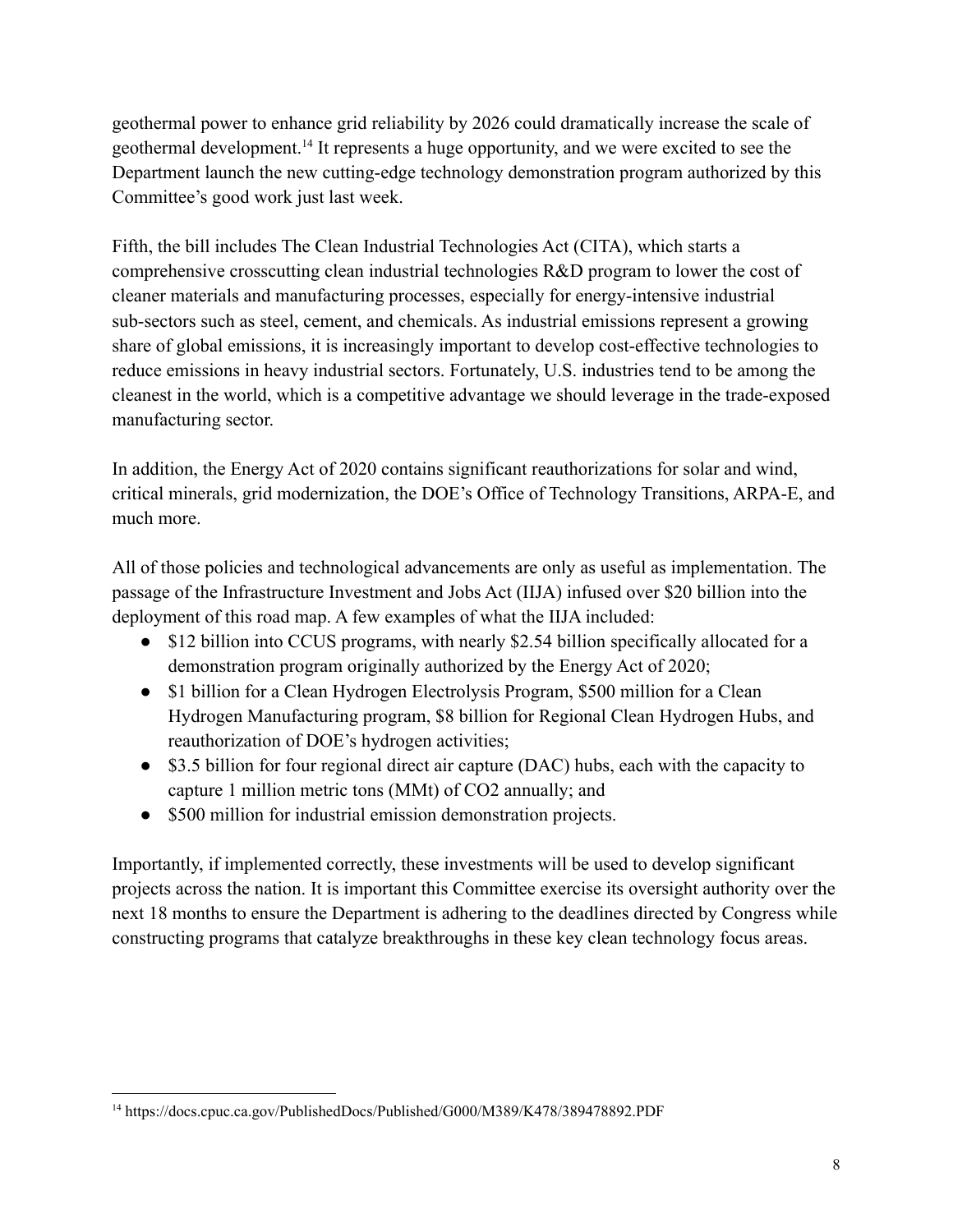#### **Building Cleaner Faster**

As we reimagine our energy and industrial systems using exciting new technologies, permitting modernizations must keep pace. The transition will require tens of thousands of miles of new pipelines carrying hydrogen and captured carbon dioxide from power plants and industrial facilities, new transmission infrastructure to carry electricity around an increasingly electrified country, and new nuclear reactors and power plants sited everywhere. This will be the largest continental construction project in history.

But there is a huge obstacle. Every single one of these clean infrastructure projects will need permits — often dozens of them — at the federal, state and local levels. A report issued by CEQ in June 2020 showed that the average environmental impact statement (EIS) took 4.5 years to complete, with one quarter taking upwards of 6 years.<sup>15</sup> This timeline poses a significant risk to being able to reach the decarbonization goals recommended by the IPCC.

Given our shared goals, the federal government should be working with project developers at every level on permitting projects, not against them. Yet, the policies being put in place right now are restricting development. Just last week, the Council on Environmental Quality finalized its Phase 1 process on the National Environmental Policy Act Implementing Regulations Revisions. This rulemaking restored regulatory provisions from the pre-2020 NEPA regulations, which will open the door to more litigation, create interagency conflict, and cause undue delays and costs to critical clean energy projects. Not to mention the Federal Energy Regulatory Commission's Draft Policy Statement released earlier this year that proposes sweeping changes to the evaluation of climate impacts from natural gas infrastructure. If we can't build natural gas pipelines, how will we ever build  $CO<sub>2</sub>$  and hydrogen pipelines?

We should set a big, bold goal to modernize regulations, improve the bureaucratic process, and build projects in less than two years. There are some common-sense measures that could be taken that would drive towards that goal.

Future reforms should prioritize projects that significantly reduce emissions, encourage siting of projects in areas that will minimize environmental impact and maximize economic benefit, such as brownfield sites, and accelerate legal dispute resolution. This can all be done without compromising environmental stewardship or the public's opportunity to be involved.

Making the permitting process more efficient and eliminating unnecessary regulatory hurdles can both ensure stewardship of taxpayer resources and scale clean energy rapidly.

<sup>&</sup>lt;sup>15</sup> https://ceq.doe.gov/docs/nepa-practice/CEQ\_EIS\_Timeline\_Report\_2020-6-12.pdf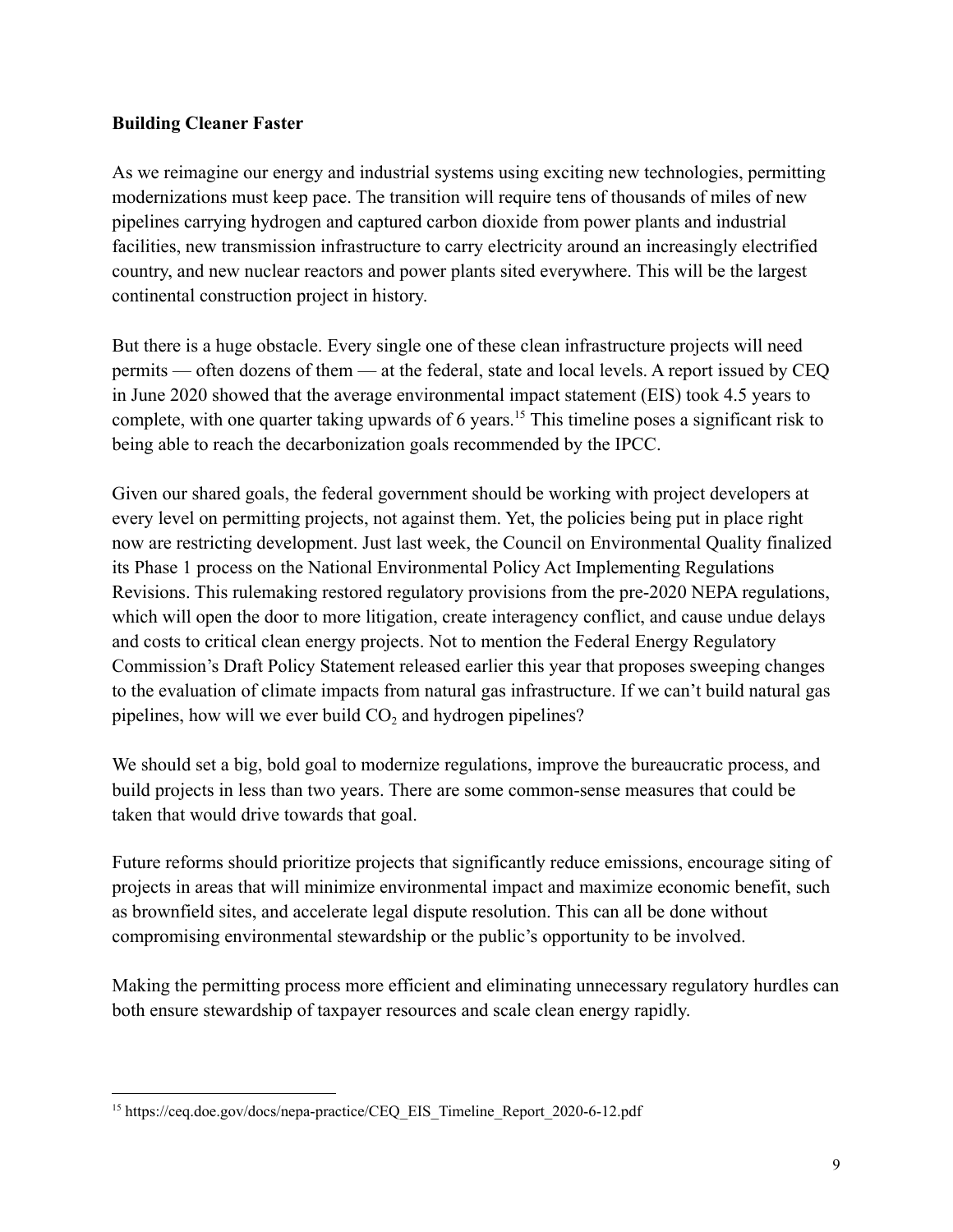#### **Expanding the Roadmap from Clean Energy to Further Innovation**

There are two areas that the IPCC report, the International Energy Agency's NetZero by 2050 report,<sup>16</sup> and countless other analyses have clearly concluded are essential, and that this Committee could tackle: one, innovations for heavy industrial processes like steel, cement, concrete and chemicals; and two, greatly expanding technologies for carbon dioxide removal.

## *Industrial Sector*

In 2020, emissions from industrial facilities were roughly as high as those from power plants, or 24% of all U.S. emissions.<sup>17</sup> For the very first time, industrial emissions were neck and neck with the power sector, and it is likely that industrial emissions will remain higher than power sector emissions going forward. By 2030, industrial facilities are expected to be the top source of U.S. emissions, exceeding those from power plants and vehicles.

ClearPath's guiding focus in the power sector is that achieving meaningful emissions reductions emissions will require cleaner and more affordable technologies. The same goes for the industrial sector. Let me explain.

First, we need more RD&D. There are already some policies we could build from, like the Clean Industrial Technology Act, which was included in the Energy Act of 2020. In addition, there is legislation that Congress should pass. Committee Members Anthony Gonzalez (R-OH) and Conor Lamb (D-PA) authored The Steel Upgrading Partnerships and Emissions Reduction (SUPER) Act, which is moving forward as part of the U.S. House's America COMPETES Act of 2022. The SUPER Act strengthens the competitiveness of American manufacturing by developing technologies to reduce emissions of conventional steelmaking. Similar legislation could be adopted for cement and concrete.

We also need to create conditions for U.S. manufacturers to thrive. Some industries operate on very low margins and face immense international competition. We cannot disadvantage American industry by saddling them with extra compliance costs or more expensive technologies that drive manufacturing overseas. And more importantly, we should focus on returning manufacturing to the U.S., where production is more efficient and environmental performance is far superior to places like China or Russia. For example, two-thirds of U.S. steel is already produced using recycled steel and an all-electric process – and new processes are being demonstrated that make high-grade steel.<sup>18</sup> American steel has the second lowest CO2-intensity

<sup>16</sup> https://www.iea.org/reports/net-zero-by-2050

<sup>&</sup>lt;sup>17</sup> https://www.epa.gov/ghgemissions/sources-greenhouse-gas-emissions

<sup>18</sup> https://www.energy.gov/eere/amo/steel-industry-profile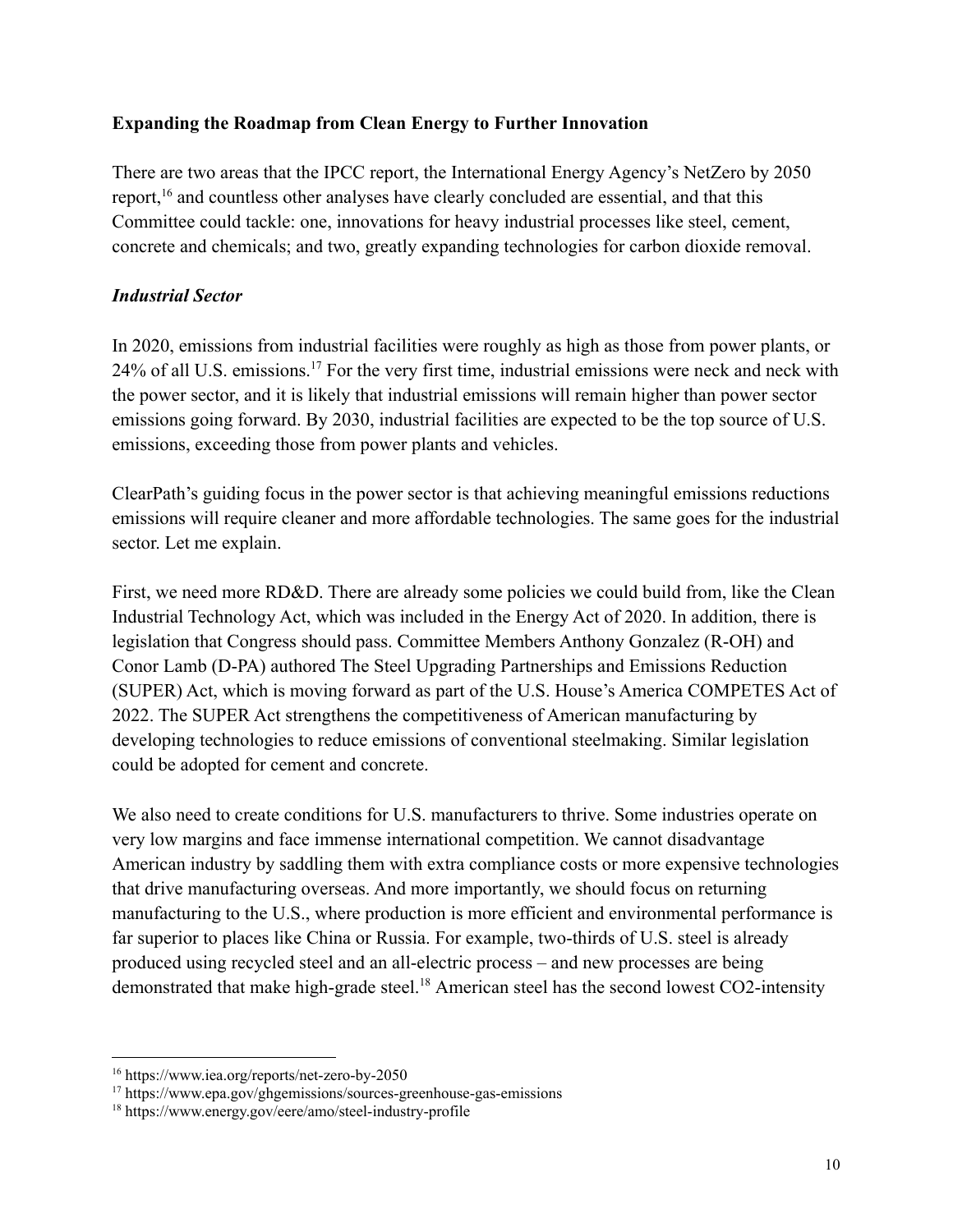of any country, and investors are clear they want clean and affordable steel.<sup>19</sup> America can lead the steel industry to meet that demand.

However, many industries need heat at high-temperatures and intensities and largely cannot be electrified with renewable energy. It is also important to note that many American producers have recently built manufacturing plants that will remain in operation for decades, meaning it's unrealistic to expect the industrial sector to fully decarbonize by mid-century. Similar to how the U.S. scaled up natural gas and solar power or how it is working to commercialize energy storage and advanced nuclear with the Grid Storage Launchpad and Advanced Reactor Demonstration Program, we can apply our talents for creating market-driven goals to commercialize innovative technologies that will reduce industrial sector emissions.

# *Carbon Dioxide Removal*

Even with all of the exciting innovations, nearly all projections rely on some degree of carbon dioxide removal (CDR) to accelerate emissions reductions and offset residual emissions, like in difficult-to-decarbonize sectors like heavy industry. Long term, there will likely need to be removal of prior emissions to bring total emissions to be net-negative. According to analysis conducted by the National Academy of Sciences and the IPCC, the United States will likely need to remove about 2 gigatons of carbon dioxide every year by mid-century to reach net-zero that's about 30% of U.S. 2017 greenhouse gas emissions. Globally, carbon removal could be more than 10 gigatons of carbon dioxide per year by 2050 with an additional removal capacity up to 20 GtCO2 per year by 2100.<sup>20</sup>

Robust policy support is required, but policymakers are not starting from scratch here either. The bipartisan infrastructure bill included \$3.5 billion to build direct air capture "hubs," as well as over \$100 million in funding for the Energy Act's direct air capture prize competition.

There's more that can be done to expand on the great carbon removal efforts in the Energy Act. One critical area is research and development into hybrid carbon removal technologies that combine the best attributes of natural and technological solutions.

There are policy ideas to build off of the Energy Act of 2020 by authorizing the first comprehensive federal carbon removal research and development program, and the IIJA, which invested \$3.6 billion in direct air capture.

If the scope of DOE's carbon removal and storage technology program was expanded, creating a path for DOE to research and evaluate the feasibility of a diverse portfolio of CDR and storage

<sup>19</sup> https://www.globalefficiencyintel.com/steel-climate-impact-international-benchmarking-energy-co2-intensities

<sup>20</sup> https://www.wri.org/initiatives/carbon-removal